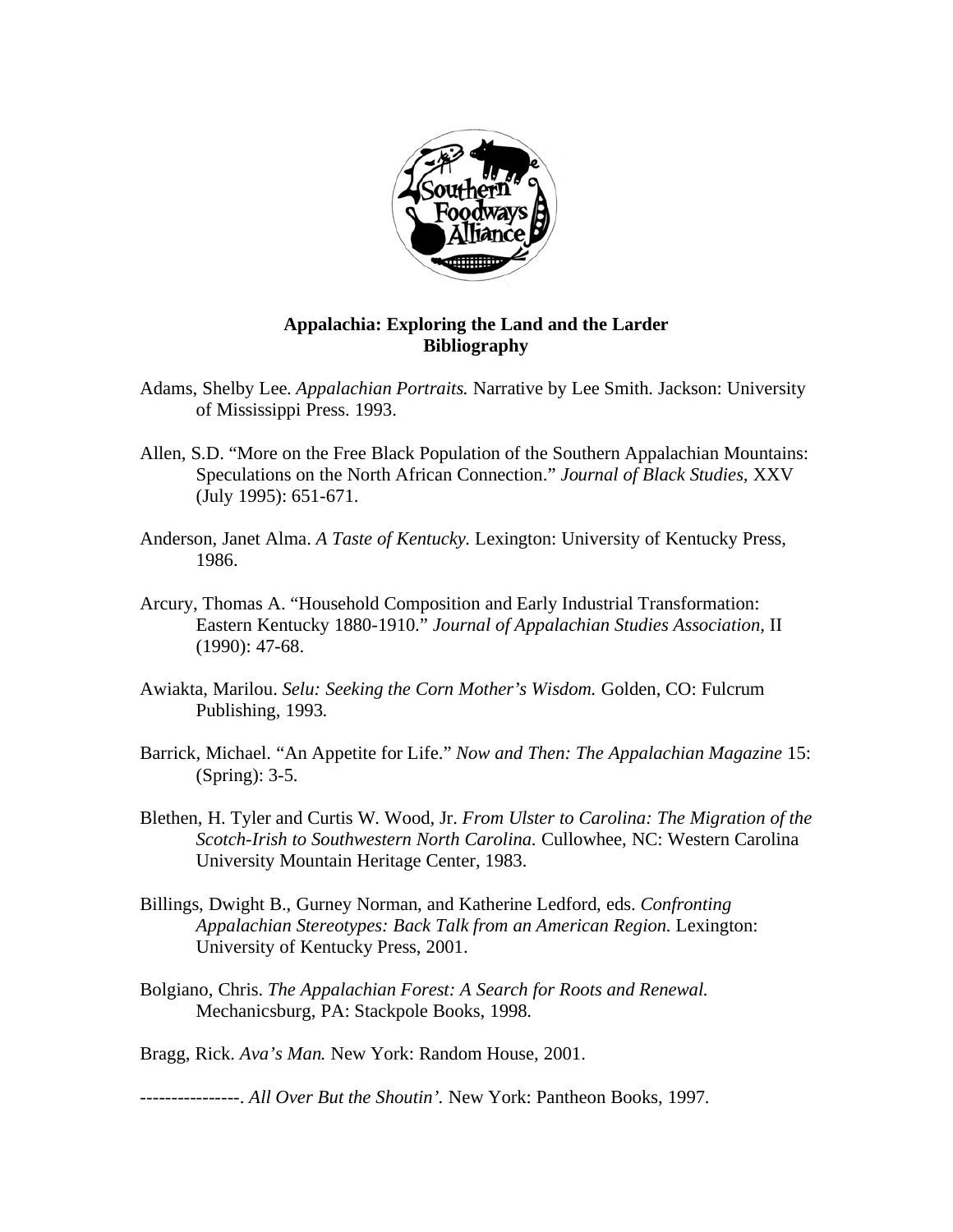Bryan, Lettice. *The Kentucky Housewife.* Cincinnati: Shepard & Stearns, 1839.

- Campbell, John C. *The Southern Highlander and His Homeland.* Lexington; University of Kentucky Press, 1921.
- Camuto, Christopher. *A Fly Fisherman's Blue Ridge.* New York: Henry Holt, 1990.
- Cavender, Anthony. *Folk Medicine in Southern Appalachia.* Chapel Hill: University of North Carolina Press, 2003.
- Chirart, Ann Short. "'Gardens of Education': Beulah Rucker and African-American Culture in the Twentieth-Century Georgia Upcountry." *Georgia Historical Quarterly* 82 (Winter): 829-847.
- Cunningham, R. *Apples on the Flood: The Southern Mountain Experience.* Knoxville: University of Tennessee Press, 1987.
- Dabney, Joseph Earl. *Mountain Spirits: A Chronicle of Corn Whiskey from King James' Ulster Plantation to America's Appalachians and the Moonshine Life. New York:* Scribner's, 1974.

-------------------------. *Smokehouse Ham, Spoon Bread & Scuppernong Wine: The Folklore and Art of Southern Appalachian Cooking.* Nashville: Cumberland House Publishing. 1998.

- Dargan, Olive Tilford. *From My Highest Hill: Carolina Mountain Folk.* Photographs by Bayard Wootten. Knoxville: University of Tennessee Press, 1941(1998).
- Davis, Donald Edward. *Where There are Mountains: An Environmental History of Southern Appalachia.* Athens: University of Georgia Press, 2000.
- Drennan Jr., William M. and Kojo William T. Jones, Jr. *Red, White, Black & Blue: Dual Memoir of Race and Class in Appalachia.* Athens, OH: Ohio University Press, 2004.
- Dunaway, Wilma A. *The First American Frontier: Transition to Capitalism in Southern Appalachia, 1700-1860.* Chapel Hill: University of North Carolina Press, 1996.

--------------------. *Slavery in the American Mountain South.* New York: Cambridge University Press, 2003.

Ellis, Ron. *Of Woods & Waters: A Kentucky Outdoors Reader.* Lexington: University of Kentucky Press, 2005.

Evans, Mari-Lynn, Holly George-Warren and Robert Santelli, eds. *Appalachians:*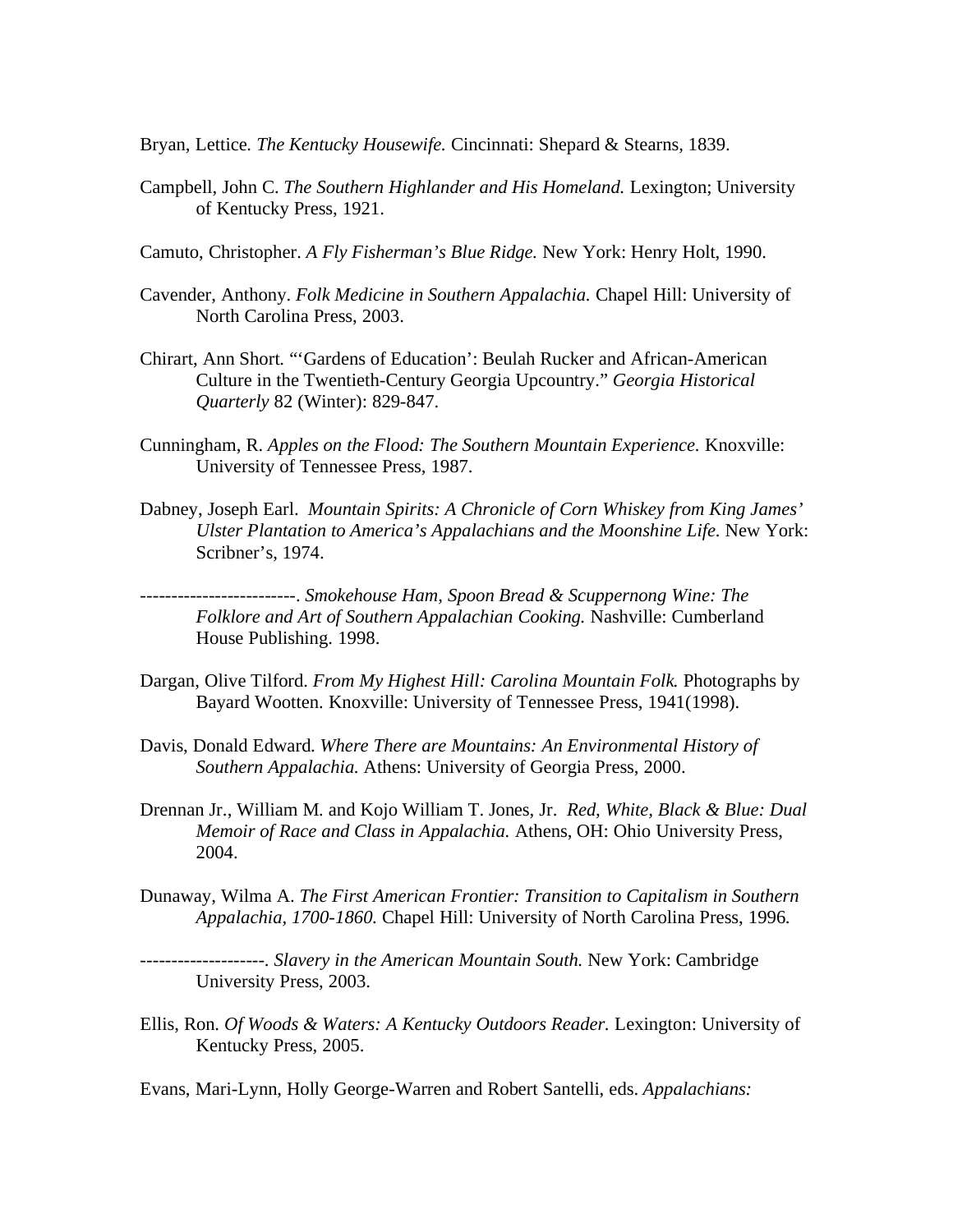*America's First and Last Frontier.* New York: Random House, 2004.

- Farr, Sidney Saylor. *More than Moonshine.* Pittsburgh, PA: University of Pittsburgh Press, 1983.
- Fisher, Stephen L., ed. *Fighting Back in Appalachia: Traditions of Resistance and Change.* Philadelphia: Temple University Press, 1993.
- Frazier, Charles. *Cold Mountain.* New York: Atlantic Monthly Press, 1997.
- Fussell, Betty. *The Story of Corn: The Myths and History, The Culture and Agriculture, The Art and Science of America's Quintessential Crop.* New York: Knopf, 1992.
- Gray, Sam, ed. *The Many Faces of Appalachia.* Boone, NC: Appalachian Consortium Press, 1985.
- Groce, W. Todd. *Mountain Rebels: East Tennessee Confederates and the Civil War, 1860-1870.* Knoxville: University of Tennessee Press, 1999.
- Hallowell, Barbara G. *Mountain Year: A Southern Appalachian Nature Notebook.*  Winston-Salem, NC: John F. Blair, 1998.
- Harkins, Anthony. *Hillbilly: A Cultural History of an American Icon*. New York: Oxford University Press, 2004.
- Horning, Audrey J. "Myth, Migration, and Material Culture: Archaeology and the Ulster Influence in Appalachia." *Historical Archaeology,* XXXVI (Winter 2002): 129- 149.
- Howell, Benita J., ed. *Culture, Environment, and Conservation in the Appalachian South.*  Urbana: University of Illinois Press, 2002.
- Inscoe, John C., ed. *Appalachians and Race: The Mountain South from Slavery to Segregation.* Lexington: University of Kentucky Press, 2001.
- ------------------. "Coping in Confederate Appalachia: Portrait of a Mountain Woman and Her Community at War." *North Carolina Historical Review,* LXIX (1990): 388- 413.
- Jones, Loyal. *Appalachian Values.* Photography by Warren E. Brunner. Ashland, KY: Jesse Stuart Foundation, 1994.
- Lundy, Ronni. *Butterbeans to Blackberries: Recipes from a Southern Garden.*  New York: Farrar Straus & Giroux, 2003.

-----------------. *Shuck Beans, Stack Cakes, and Honest Fried Chicken: The Heart and*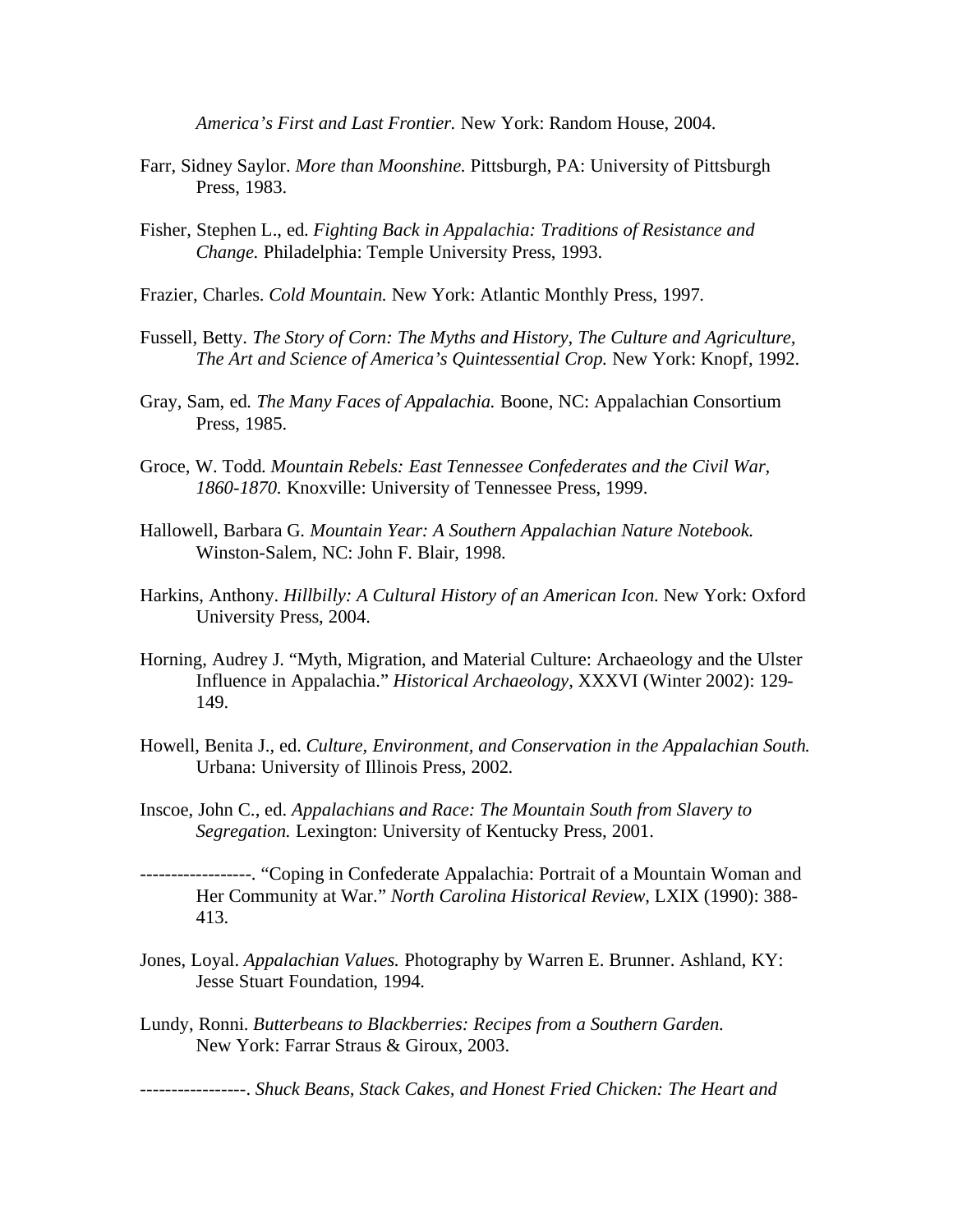*Soul of Southern Country Kitchens.* New York: Atlantic Monthly Press, 1991. Lundy, Ronni, ed. *Cornbread Nation 3: Foods of the Mountain South.* Chapel Hill: University of North Carolina Press, 2005.

Mayes, Catherine. *A Coal Miner's Simple Message.* Middlesboro, KY: 1999.

- McCarthy, William Bernard, Cheryl Oxford and Joseph Daniel Sobol, eds. *Jack in Two Worlds: Contemporary North American Tales and Their Tellers.* Chapel Hill: University of North Carolina Press, 1994.
- McNeil, Louise. *Gauley Mountain.* Dunmore, WV: Pocahontas Communications, 1996.
- Miller, Wilbur R. *Revenuers and Moonshiners: Enforcing Federal Liquor Laws in the Mountain South, 1865-1900.* Chapel Hill: North Carolina University Press, 1991*.*
- Flexner, Marion W. *Out of Kentucky Kitchens.* Lexington: University of Kentucky Press, 1989.
- O'Brien, John. *In the Heart of Appalachia.* New York: Knopf, 2001.
- Page, Linda Garland and Eliot Wigginton, eds. *The Foxfire Book of Appalachian Cookery.* Chapel Hill: University of North Carolina Press, (1984) 1992.
- Pudcup, Mary Beth, Dwight B. Billings and Altina L. Waller, eds. *Appalachia in the Making: The Mountain South in the Nineteenth Century.* Chapel Hill: University of North Carolina Press, 1995.
- Raine, James W. *The Land of Saddle-Bags.* New York: Council of Women for Home Missions, 1928.
- Ray, Celeste. *Highland Heritage: Scottish Americans in the American South.* Chapel Hill: University of North Carolina Press, 2000.
- Ralson, Jeannie. "In the Heart of Appalachia." *National Geographic* (February 1993): 112-137.
- Rehder, John B. *Appalachian Folkways.* Baltimore: John Hopkins University Press, 2004.
- Reece, Erik. *Lost Mountain: A Year in the Vanishing Wilderness.* New York: Riverhead: 2006.
- Rhinehart, Joe P. *The Webster Cookbook.* Raleigh: Edwards & Broughton Company, 1974.

*Rugby Recipes.* Compiled and edited by Rugby Restoration Association. Rugby, TN,